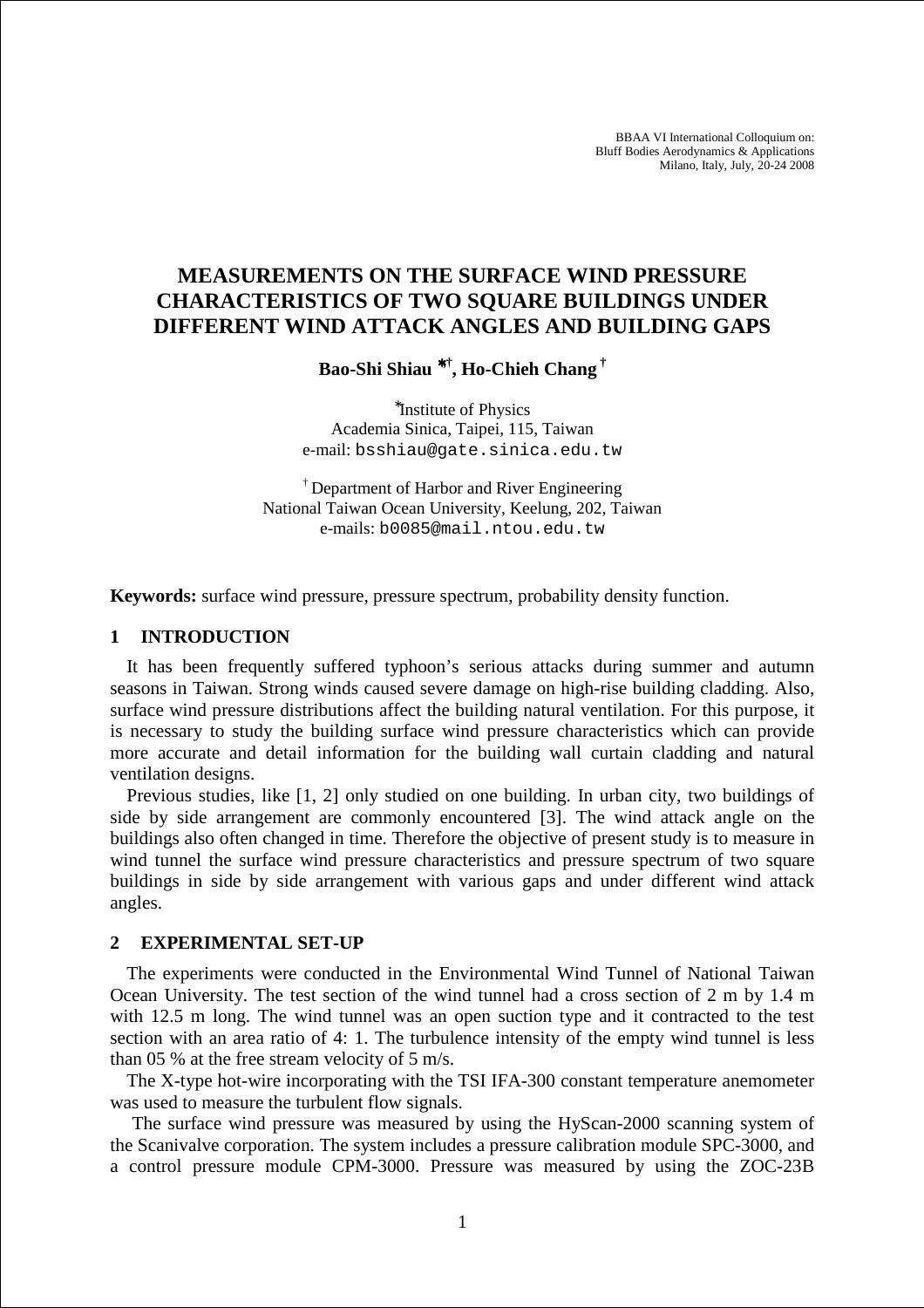pressure transducer that has 32 channels. The CSM-2000 unit receives many address information from the IFM2000 module and distributes it to the cable-serviced ZOC-23B modules, then routes the addressed analog signals back to the IFM2000 module. The IFM2000 module is the interface unit for ZOC-23B. The DAQ2000 is the self-contained high speed data acquisition and processing system. The HyScan-2000 system incorporating with the DAQ2000 can sample 16~32 channels of the pressure transducer analog data. In the present study, we sampled 24 channels almost simultaneously at the sampling rate of 2000 Hz and took the sampling time 32.468 seconds for each run.

## **3 MEASUREMENT RESULTS**

Measurement results were analyzed to obtain the mean surface wind pressure coefficient,  $C_p$ , and root mean square of fluctuating pressure coefficient,  $C_{prms}$ . The fluctuating pressure spectrum and fluctuating pressure probability density function were also investugated.

### **3.1 Building gap effect**

Fig.1 shows the variation of the mean surface wind pressure on inner faces of two buildings at height Z/H=0.888 for different building gaps,  $\bar{D}/W$ , with wind attack angle 0<sup>o</sup>. Results indicate that the mean surface wind pressure decreases in general as the building gap decreases.



Fig.1 Variation of the mean surface wind pressure on inner faces of two buildings at height  $Z/H=0.888$  for different building gaps, D/W, with wind attack angle  $0^{\circ}$ 

#### **3.2 Effect of wind attack angle**

For the inner faces of buildings at height  $Z/H=0.888$ , and building gap  $D/W=0.5$ , the mean and root mean square of surface wind pressure variations for different wind attack angles are shown in Fig.2. Results reveal that the mean surface wind pressure increases as the wind attack angle increases. The root mean square of pressure fluctuation becomes smaller at a farer downstream distance. At the nearer downstream distance, the root mean square of pressure fluctuation becomes larger, especially for the wind attack angles within  $15^{\circ}$  and  $30^{\circ}$ . The variation of root mean square of pressure fluctuation exhibits the tendency of decrease when the wind attack angle is increasing.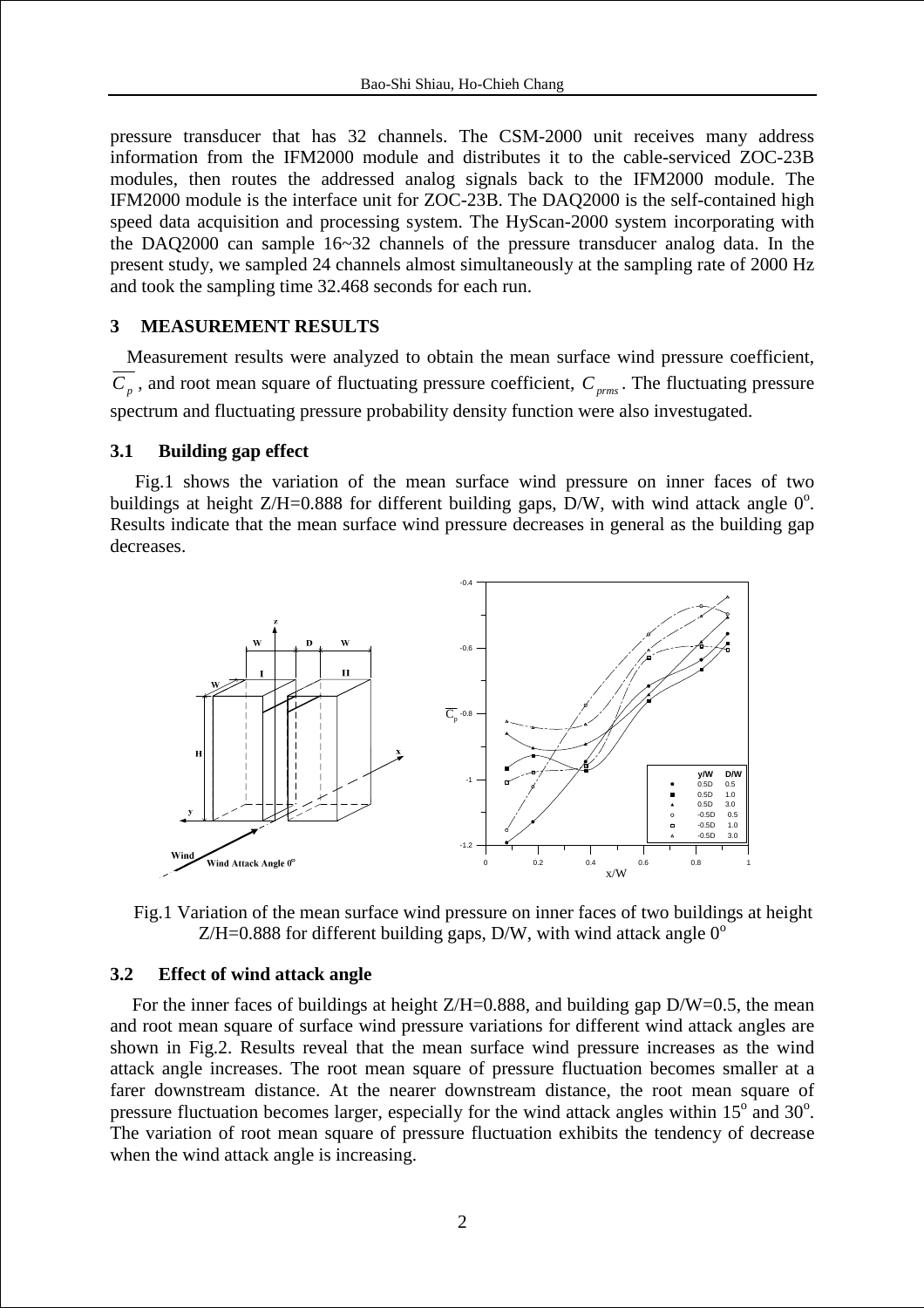

Fig.2 The mean and root mean square of surface wind pressure variations for different wind attack angles at building height of Z/H=0.888, and building gap D/W=0.5

## **3.3 Power spectrum of surface wind pressure fluctuation**

The power spectra of surface wind pressure fluctuation for various building gaps at  $z/H = 0.888$ , y/W=0.38 of building I and wind attack angle 0<sup>o</sup> shown in Fig.3. The spectra distributions all exhibit with the curve slope of -5/3 at the inertia subrange, similar to the Kolomogrov turbulent velocity spectrum law [4]. Similar results are found for other wind attack angle cases.

## **3.4 Probability density function distribution of pressure fluctuation**

The measured probability density functions (pdf) of the surface wind pressure fluctuation for different heights in front face of building I at  $y/W=0.35$ , wind attack angle  $0^{\circ}$ , and building gap D/W=3 are shown in Fig.4. The measured pdf curves exhibit a little skew. The peak values of the pdf are all close to 0.4. At the lowest height location, the skewness coefficient of the pressure fluctuation becomes the largest.

## **4 CONCLUSIONS**

Measurements of the surface wind pressure characteristics and pressure spectrum of two square buildings in side by side arrangement with various gaps and under different wind attack angles are performed in wind tunnel. Results are summarized as follows:

- The mean surface wind pressure for the inner faces of buildings at height  $Z/H=0.888$ . wind attack angle  $0^\circ$ , and different building gaps decreases when the building gap decreases.
- For the inner faces of buildings at height Z/H=0.888, and building gap D/W=0.5, the mean surface wind pressure increases when the wind attack angle increases. The root mean square of pressure fluctuation becomes smaller at a farer downstream distance. At the nearer downstream distance, the root mean square of pressure fluctuation becomes larger, especially for the wind attack angles within  $15^{\circ}$  and  $30^{\circ}$ . The variations of root mean square of pressure fluctuation exhibit the tendency of decrease as increasing the wind attack angle.
- The power spectra of surface wind pressure fluctuation for various building gaps at  $z/H = 0.888$ , y/W=0.38 of building I and wind attack angle  $0^{\circ}$  are shown to have the slope